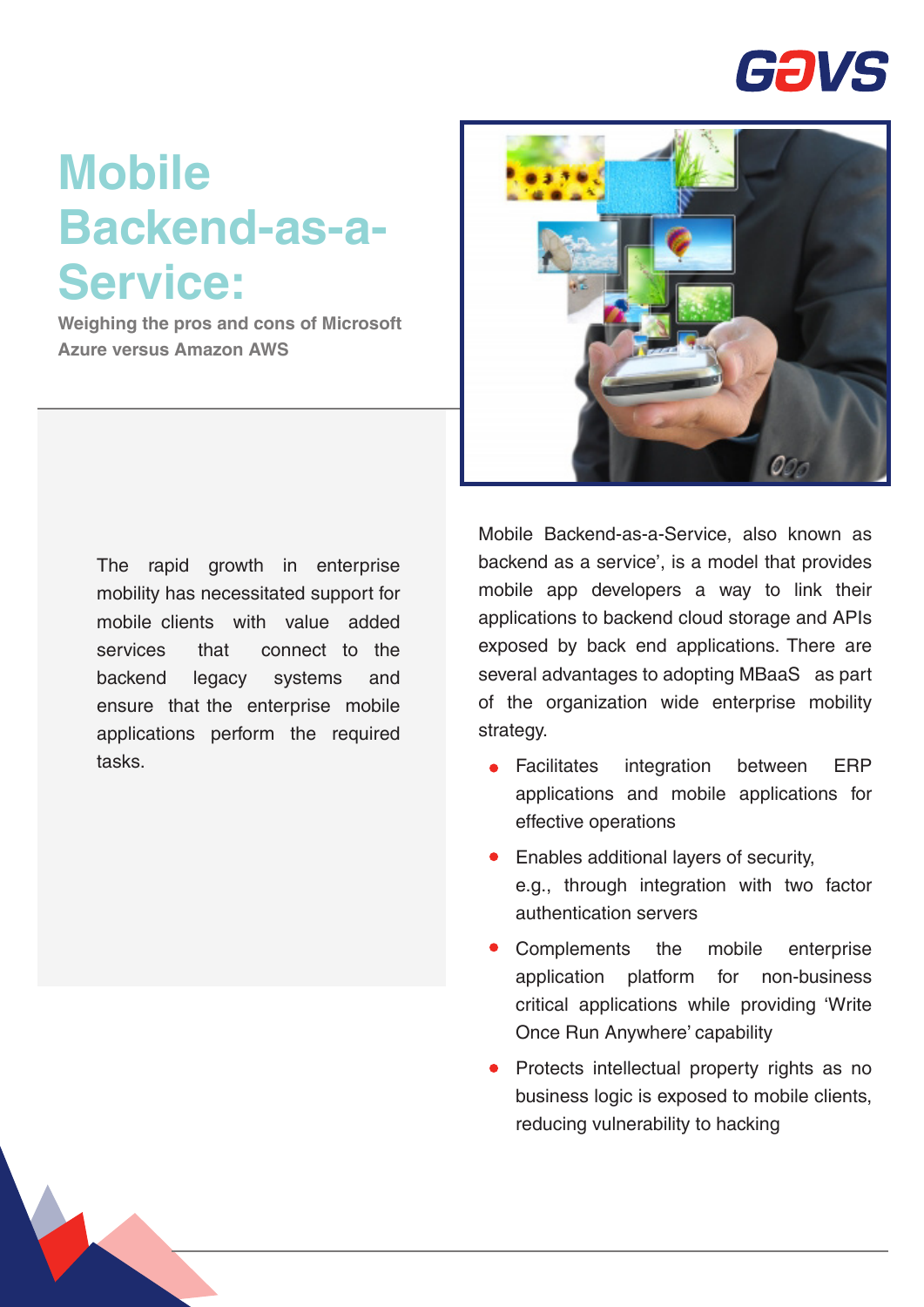## **Big Cloud Players in the MBaaS Arena**

The fact that major cloud players such as Microsoft Azure and Amazon AWS provide service offerings to support MBaaS clearly indicates its increasing significance.

Microsoft Azure Mobile Services is a service offering designed to help easily create highly functional mobile apps using Azure. It brings together a set of Azure services that enable and support backend capabilities for enterprise apps.

Amazon AWS provides a range of services that are designed specifically to help mobile app developers quickly and easily build scalable apps to reach global users with minimal effort. There are several relevant sub-services for identity management and synchronization (Amazon Cognito), analytics (Amazon Mobile Analytics), and push notifications (Amazon SNS Mobile Push).

Figure 1 highlights some of the key similarities and value additions, as well as the major differences between the two services.

| <b>Key Features</b>              | <b>Microsoft Azure</b>                                                                                                                                                                                                                                                                                                                             | <b>Amazon AWS</b>                                                                                                                                                                                                                                                          |
|----------------------------------|----------------------------------------------------------------------------------------------------------------------------------------------------------------------------------------------------------------------------------------------------------------------------------------------------------------------------------------------------|----------------------------------------------------------------------------------------------------------------------------------------------------------------------------------------------------------------------------------------------------------------------------|
| Integrating with<br>backend data | Provides a rich set of options to<br>$\bullet$<br>integrate with backend data<br>Supports calling custom APIs                                                                                                                                                                                                                                      | Simplifies access to Dynamo DB and<br>enables secure access to private or shared<br>data directly from a mobile app<br>S3 Transfer Manager simplifies uploading<br>and downloading files from devices over<br>mobile connections to enable easy access<br>to cloud storage |
| Facilitating offline<br>sync     | Facilitates offline sync, allowing<br>developers to write apps even<br>when the end user has no network<br>access.                                                                                                                                                                                                                                 | Easy to save user data, such as app<br>$\bullet$<br>preferences or game state in the AWS<br>Cloud, without writing any backend code or<br>managing any infrastructure.<br>Data can be saved locally on users' devices<br>allowing applications to work offline             |
| Supporting<br>authentication     | Supports<br>authentication<br>from<br>different providers<br>such as<br>Google,<br>Facebook,<br>Microsoft<br><b>Account and Twitter</b>                                                                                                                                                                                                            | Allows creating unique end user identifiers<br>for accessing AWS cloud services by using<br>public login providers such as Amazon,<br>Facebook, Google, and any OpenID<br>Connect compatible provider, or with your<br>own user identity system.                           |
| Sending Push<br>notifications    | Supports<br>Push<br>sending<br><b>Notifications</b><br>back to the mobile<br>devices.                                                                                                                                                                                                                                                              | Simple<br>Notification<br>Service<br>Amazon<br>(Amazon SNS) is a fast, flexible, fully<br>managed push messaging service                                                                                                                                                   |
| Providing analytics<br>support   | Acquired<br>mobile<br>analytics<br>a<br>solution Capptain,<br>where app<br>owners and marketers can engage<br>with app users in real-time by<br>analyzing their behavior, finely<br>segmenting the audience based<br>on their interaction with the app,<br>and engage via personalized push<br>notifications<br>or<br>rich<br>in-app<br>messaging. | Amazon Mobile Analytics is a service that<br>lets you easily collect, visualize, and<br>understand app usage data at scale.                                                                                                                                                |

Figure 1: Similarities and differences between Azure and Amazon AWS